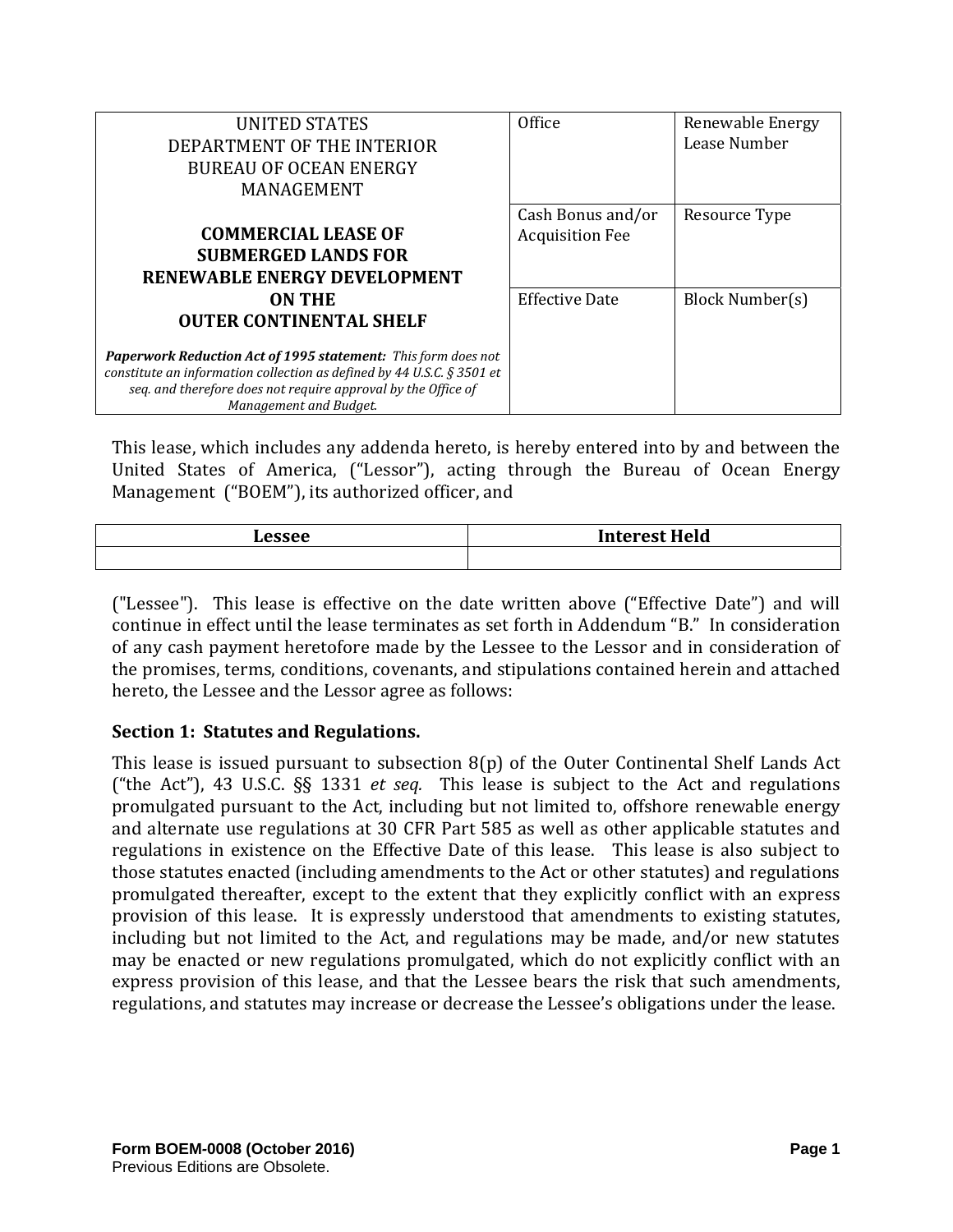#### **Section 2: Rights of the Lessee.**

- (a) The Lessor hereby grants and leases to the Lessee the exclusive right and privilege, subject to the terms and conditions of this lease and applicable regulations, to:  $(1)$ submit to the Lessor for approval a Site Assessment Plan (SAP) and Construction and Operations Plan  $(COP)$  for the project identified in Addendum "A" of this lease; and  $(2)$ conduct activities in the area identified in Addendum "A" of this lease ("leased area"), and/or Addendum "D" of this lease ("project easement(s)"), that are described in a SAP or COP that has been approved by the Lessor. This lease does not, by itself, authorize any activity within the leased area.
- (b) The rights granted to the Lessee herein are limited to those activities described in any SAP or COP approved by the Lessor. The rights granted to the Lessee are limited by the lease-specific terms, conditions, and stipulations required by the Lessor per Addendum "C."
- (c) This lease does not authorize the Lessee to conduct activities on the Outer Continental Shelf (OCS) relating to or associated with the exploration for, or development or production of, oil, gas, other seabed minerals, or renewable energy resources other than those renewable energy resources identified in Addendum "A."

#### **Section 3: Reservations to the Lessor.**

- (a) All rights in the leased area and project easement(s) not expressly granted to the Lessee by the Act, applicable regulations, this lease, or any approved SAP or COP, are hereby reserved to the Lessor.
- (b) The Lessor will decide whether to approve a SAP or COP in accordance with the applicable regulations in 30 CFR Part 585. The Lessor retains the right to disapprove a SAP or COP based on the Lessor's determination that the proposed activities would have unacceptable environmental consequences, would conflict with one or more of the requirements set forth in subsection  $8(p)(4)$  of the Act (43 U.S.C. § 1337(p)(4)), or for other reasons provided by the Lessor pursuant to 30 CFR  $585.613(e)(2)$  or 30 CFR  $585.628(f)(2)$ . Disapproval of plans will not subject the Lessor to liability under this lease. The Lessor also retains the right to approve with modifications a SAP or COP, as provided in applicable regulations.
- (c) The Lessor reserves the right to suspend the Lessee's operations in accordance with the national security and defense provisions of section 12 of the Act and applicable regulations.
- (d) The Lessor reserves the right to authorize other uses within the leased area and project easement(s) that will not unreasonably interfere with activities described in an approved SAP and/or COP, pursuant to this lease.

### **Section 4: Payments.**

(a) The Lessee must make all rent payments to the Lessor in accordance with applicable regulations in 30 CFR Part 585, unless otherwise specified in Addendum "B."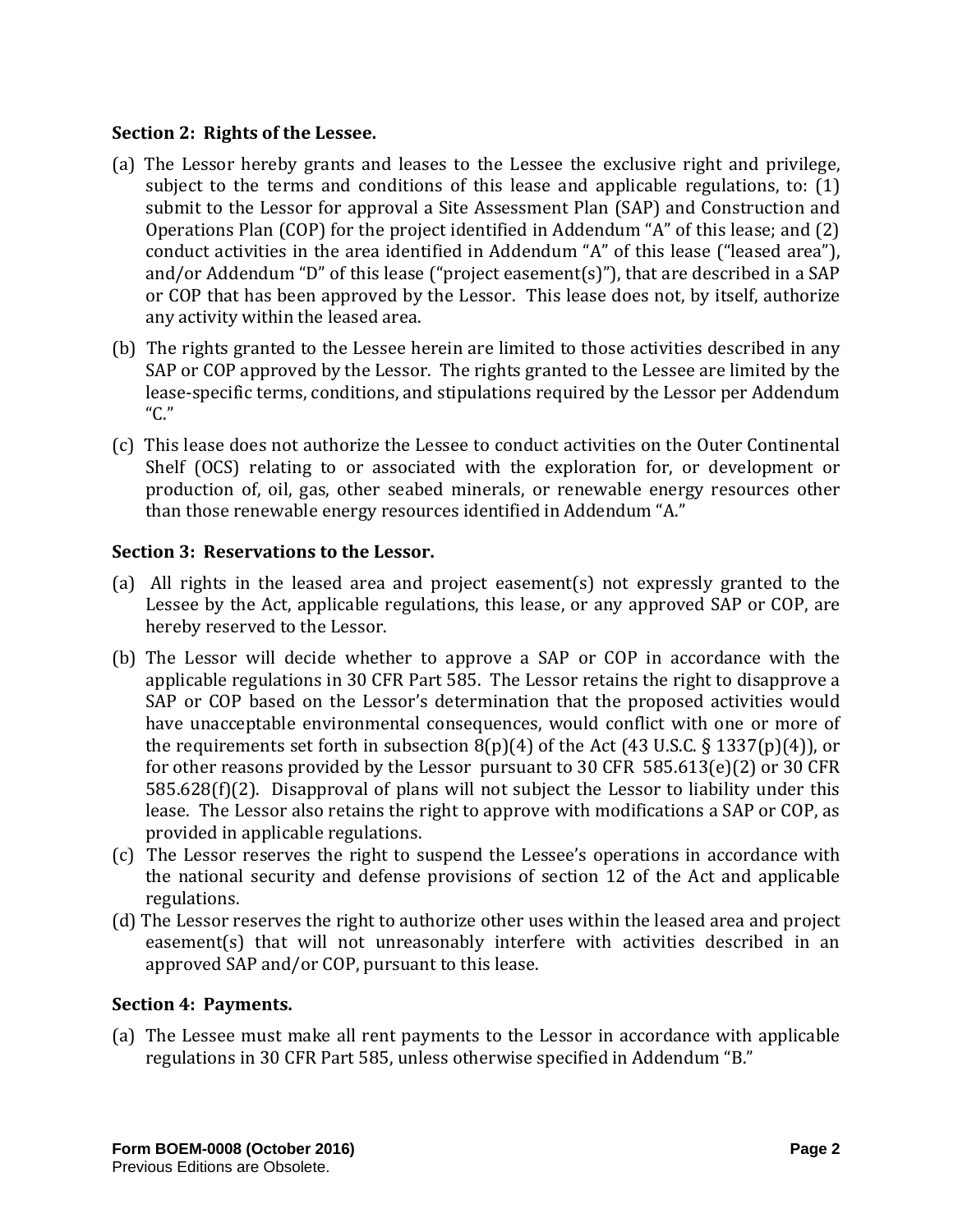(b) The Lessee must make all operating fee payments to the Lessor in accordance with applicable regulations in 30 CFR Part 585, as specified in Addendum "B."

### **Section 5: Plans.**

The Lessee may conduct those activities described in Addendum "A" only in accordance with a SAP or COP approved by the Lessor. The Lessee may not deviate from an approved SAP or COP except as provided in applicable regulations in 30 CFR Part 585.

## **Section 6: Associated Project Easement(s).**

Pursuant to 30 CFR 585.200(b), the Lessee has the right to one or more project  $easement(s)$ , without further competition, for the purpose of installing gathering, transmission, and distribution cables, pipelines, and appurtenances on the OCS, as necessary for the full enjoyment of the lease, and under applicable regulations in 30 CFR Part 585. As part of submitting a COP for approval, the Lessee may request that one or more easement(s) be granted by the Lessor. If the Lessee requests that one or more easement(s) be granted when submitting a COP for approval, such project easements will be granted by the Lessor in accordance with the Act and applicable regulations in 30 CFR Part 585 upon approval of the COP in which the Lessee has demonstrated a need for such easements. Such easements must be in a location acceptable to the Lessor, and will be subject to such conditions as the Lessor may require. The project easement(s) that would be issued in conjunction with an approved COP under this lease will be described in Addendum "D" to this lease, which will be updated as necessary.

### **Section 7: Conduct of Activities.**

The Lessee must conduct, and agrees to conduct, all activities in the leased area and project easement(s) in accordance with an approved SAP or COP, and with all applicable laws and regulations. 

The Lessee further agrees that no activities authorized by this lease will be carried out in a manner that:

- (a) could unreasonably interfere with or endanger activities or operations carried out under any lease or grant issued or maintained pursuant to the Act, or under any other license or approval from any Federal agency;
- (b) could cause any undue harm or damage to the environment;
- (c) could create hazardous or unsafe conditions; or
- (d) could adversely affect sites, structures, or objects of historical, cultural, or archaeological significance, without notice to and direction from the Lessor on how to proceed.

### **Section 8: Violations, Suspensions, Cancellations, and Remedies.**

If the Lessee fails to comply with  $(1)$  any of the applicable provisions of the Act or regulations,  $(2)$  the approved SAP or COP, or  $(3)$  the terms of this lease, including associated Addenda, the Lessor may exercise any of the remedies that are provided under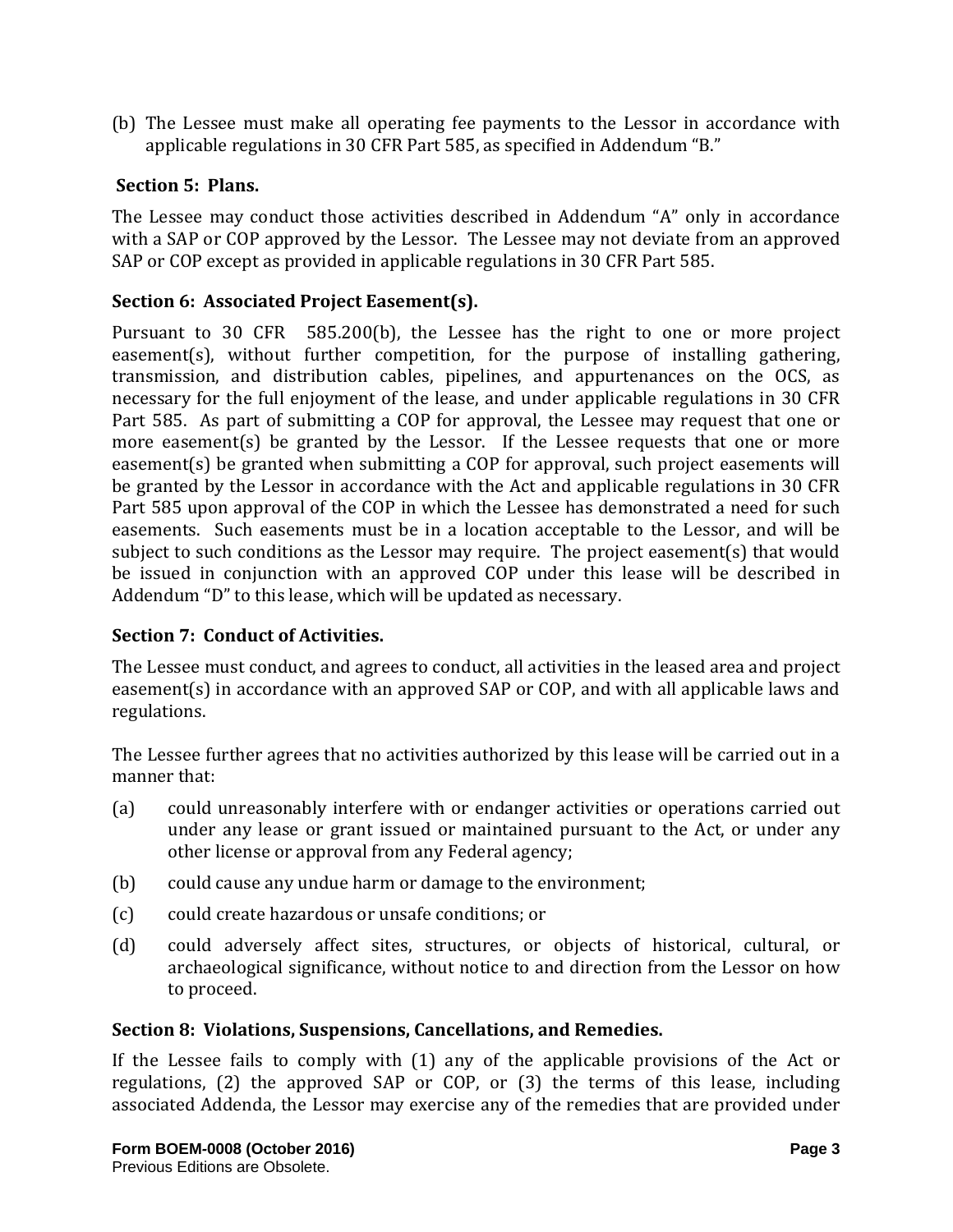the Act and applicable regulations, including, without limitation, issuance of cessation of operations orders, suspension or cancellation of the lease, and/or the imposition of penalties, in accordance with the Act and applicable regulations.

The Lessor may also cancel this lease for reasons set forth in subsection  $5(a)(2)$  of the Act (43 U.S.C. § 1334(a)(2)), or for other reasons provided by the Lessor pursuant to 30 CFR 585.437. 

Non-enforcement by the Lessor of a remedy for any particular violation of the applicable provisions of the Act or regulations, or the terms of this lease, will not prevent the Lessor from exercising any remedy, including cancellation of this lease, for any other violation or for the same violation occurring at any other time.

# **Section 9: Indemnification.**

The Lessee hereby agrees to indemnify the Lessor for, and hold the Lessor harmless from, any claim caused by or resulting from any of the Lessee's operations or activities on the leased area or project easement(s) or arising out of any activities conducted by or on behalf of the Lessee or its employees, contractors (including Operator, if applicable), subcontractors, or their employees, under this lease, including claims for:

- a. loss or damage to natural resources,
- b. the release of any petroleum or any Hazardous Materials,
- c. other environmental injury of any kind,
- d. damage to property,
- e. injury to persons, and/or
- f. costs or expenses incurred by the Lessor.

Except as provided in any addenda to this lease, the Lessee will not be liable for any losses or damages proximately caused by the activities of the Lessor or the Lessor's employees, contractors, subcontractors, or their employees. The Lessee must pay the Lessor for damage, cost, or expense due and pursuant to this section within 90 days after written demand by the Lessor. Nothing in this lease will be construed to waive any liability or relieve the Lessee from any penalties, sanctions, or claims that would otherwise apply by statute, regulation, operation of law, or could be imposed by the Lessor or other government agency acting under such laws.

"Hazardous Material" means 

- 1. Any substance or material defined as hazardous, a pollutant, or a contaminant under the *Comprehensive Environmental Response, Compensation, and Liability Act* at 42 U.S.C.  $\S$ § 9601(14) and (33);
- 2. Any regulated substance as defined by the Resource Conservation and Recovery Act ("RCRA") at 42 U.S.C. § 6991 (7), whether or not contained in or released from underground storage tanks, and any hazardous waste regulated under RCRA pursuant to 42 U.S.C. §§ 6921 *et seq.*;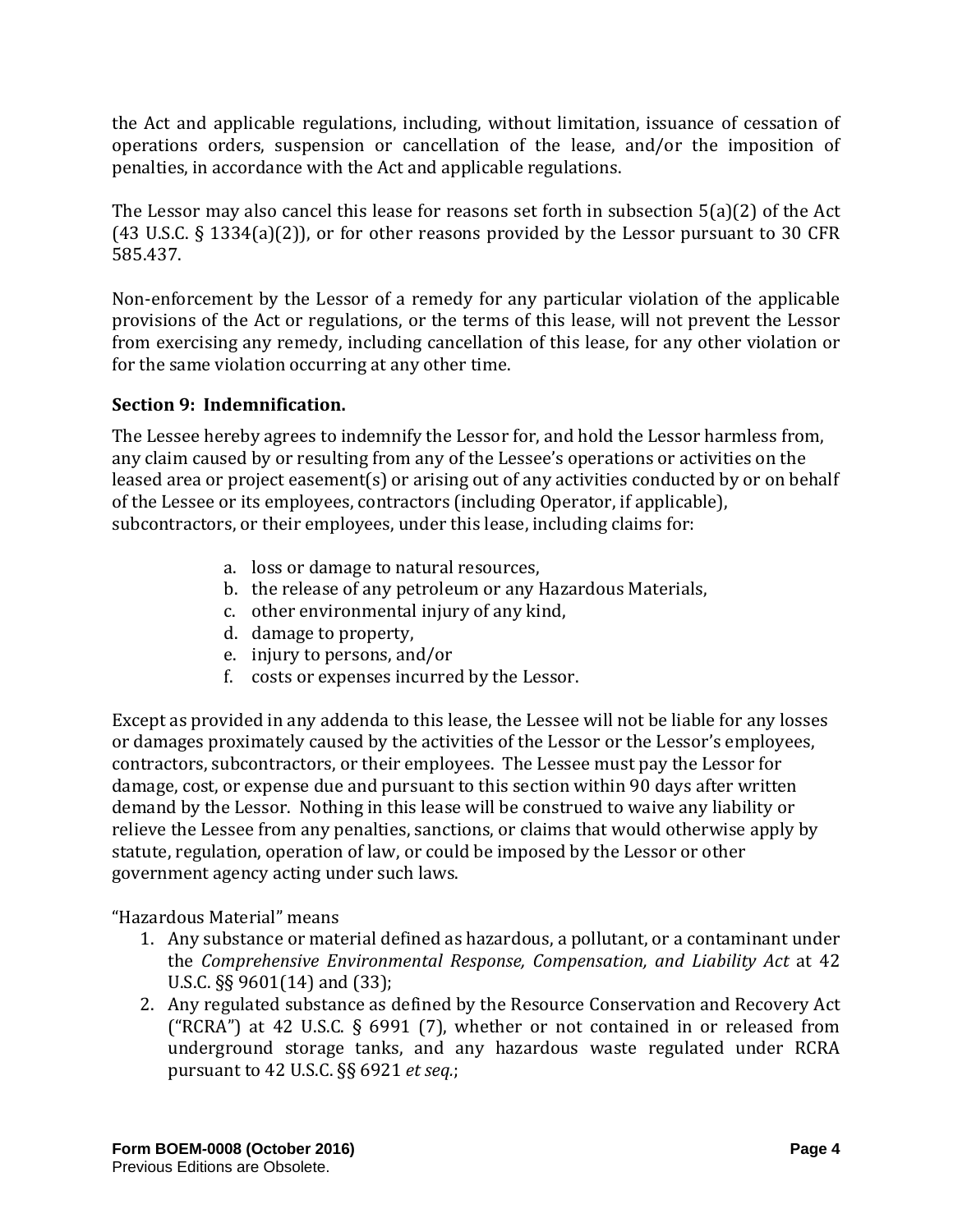- 3. Oil, as defined by the Clean Water Act at 33 U.S.C.  $\S$  1321(a)(1) and the Oil Pollution Act at 33 U.S.C. § 2701(23); or
- 4. Other substances that applicable Federal, state, tribal, or local laws define and regulate as "hazardous."

# **Section 10: Financial Assurance.**

The Lessee must provide and maintain at all times a surety bond(s) or other form(s) of financial assurance approved by the Lessor in the amount specified in Addendum "B." As required by the applicable regulations in 30 CFR Part 585, if, at any time during the term of this lease, the Lessor requires additional financial assurance, then the Lessee must furnish the additional financial assurance required by the Lessor in a form acceptable to the Lessor within 90 days after receipt of the Lessor's notice of such adjustment.

# **Section 11: Assignment or Transfer of Lease.**

This lease may not be assigned or transferred in whole or in part without written approval of the Lessor. The Lessor reserves the right, in its sole discretion, to deny approval of the Lessee's application to transfer or assign all or part of this lease. Any assignment will be effective on the date the Lessor approves the Lessee's application. Any assignment made in contravention of this section is void.

# **Section 12: Relinquishment of Lease.**

The Lessee may relinquish this entire lease or any officially designated subdivision thereof by filing with the appropriate office of the Lessor a written relinquishment application, in accordance with applicable regulations in 30 CFR Part 585. No relinquishment of this lease or any portion thereof will relieve the Lessee or its surety of the obligations accrued hereunder, including but not limited to, the responsibility to remove property and restore the leased area and project easement(s) pursuant to section 13 of this lease and applicable regulations. 

# **Section 13: Removal of Property and Restoration of the Leased Area and Project Easement(s) on Termination of Lease.**

Unless otherwise authorized by the Lessor, pursuant to the applicable regulations in  $30$ CFR Part 585, the Lessee must remove or decommission all facilities, projects, cables, pipelines, and obstructions and clear the seafloor of all obstructions created by activities on the leased area and project easement(s) within two years following lease termination, whether by expiration, cancellation, contraction, or relinquishment, in accordance with any approved SAP, COP, or approved Decommissioning Application, and applicable regulations in 30 CFR Part 585. 

### **Section 14: Safety Requirements.**

The Lessee must:

a. maintain all places of employment for activities authorized under this lease in compliance with occupational safety and health standards and, in addition, free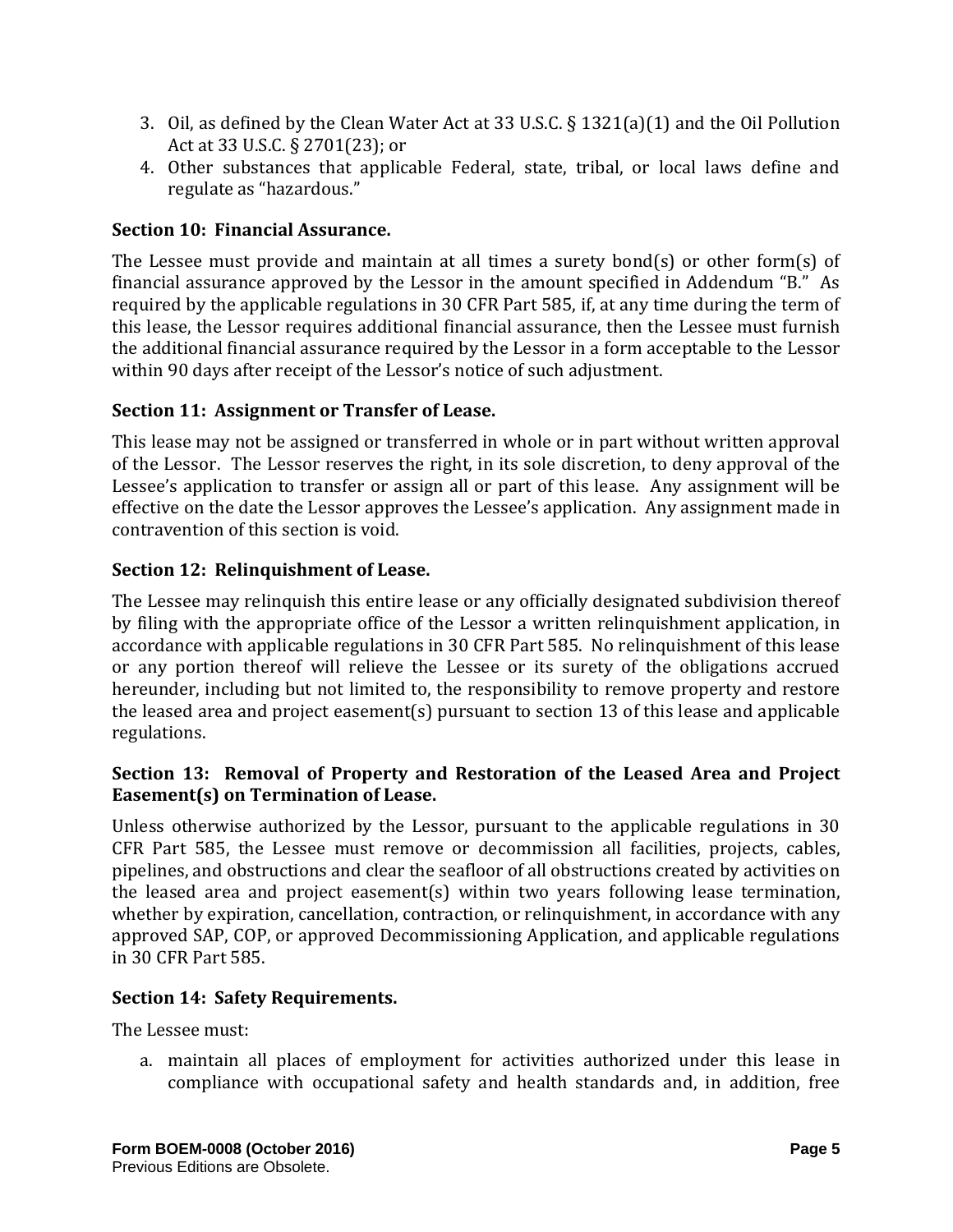from recognized hazards to employees of the Lessee or of any contractor or subcontractor operating under this lease;

- b. maintain all operations within the leased area and project easement(s) in compliance with regulations in 30 CFR Part 585 and orders from the Lessor and other Federal agencies with jurisdiction, intended to protect persons, property and the environment on the OCS; and
- c. provide any requested documents and records, which are pertinent to occupational or public health, safety, or environmental protection, and allow prompt access, at the site of any operation or activity conducted under this lease, to any inspector authorized by the Lessor or other Federal agency with jurisdiction.

# **Section 15: Debarment Compliance.**

The Lessee must comply with the Department of the Interior's non-procurement debarment and suspension regulations set forth in 2 CFR Parts 180 and 1400 and must communicate the requirement to comply with these regulations to persons with whom it does business related to this lease by including this requirement in all relevant contracts and transactions.

# **Section 16: Equal Opportunity Clause.**

During the performance of this lease, the Lessee must fully comply with paragraphs  $(1)$ through  $(7)$  of section 202 of Executive Order 11246, as amended (reprinted in 41 CFR 60-1.4(a)), and the implementing regulations, which are for the purpose of preventing employment discrimination against persons on the basis of race, color, religion, sex, or national origin. Paragraphs (1) through (7) of section 202 of Executive Order 11246, as amended, are incorporated in this lease by reference.

### **Section 17: Certification of Nonsegregated Facilities.**

By entering into this lease, the Lessee certifies, as specified in 41 CFR 60-1.8, that it does not and will not maintain or provide for its employees any segregated facilities at any of its establishments and that it does not and will not permit its employees to perform their services at any location under its control where segregated facilities are maintained. As used in this certification, the term "facilities" means, but is not limited to, any waiting rooms, work areas, restrooms and washrooms, restaurants and other eating areas, timeclocks, locker rooms and other storage or dressing areas, parking lots, drinking fountains, recreation or entertainment areas, transportation, and housing facilities provided for employees. Segregated facilities include those that are segregated by explicit directive or those that are in fact segregated on the basis of race, color, religion, sex, or national origin, because of habit, local custom, or otherwise; provided, that separate or single-user restrooms and necessary dressing or sleeping areas must be provided to assure privacy as appropriate. The Lessee further agrees that it will obtain identical certifications from proposed contractors and subcontractors prior to awarding contracts or subcontracts unless they are exempt under 41 CFR 60-1.5.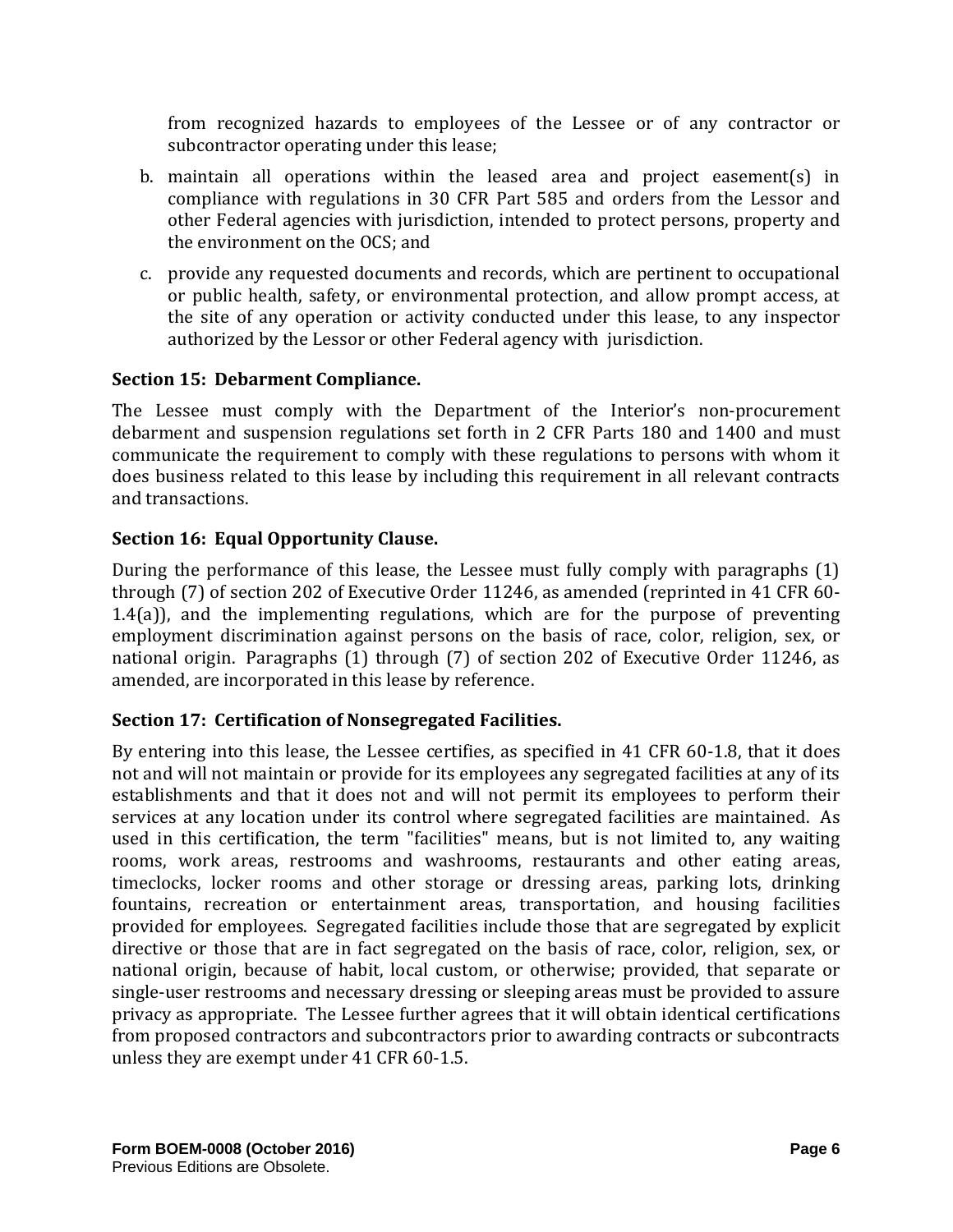#### **Section 18: Notices.**

All notices or reports provided from one party to the other under the terms of this lease must be in writing, except as provided herein and in the applicable regulations in 30 CFR Part 585. Written notices and reports must be delivered to the Lessee's or Lessor's Lease Representative, as specifically listed in Addendum "A," either electronically, by hand, by facsimile, or by United States first class mail, adequate postage prepaid. Each party must, as soon as practicable, notify the other of a change to their Lessee's or Lessor's Contact Information listed in Addendum "A" by a written notice signed by a duly authorized signatory and delivered by hand or United States first class mail, adequate postage prepaid. Until such notice is delivered as provided in this section, the last recorded contact information for either party will be deemed current for service of all notices and reports required under this lease. For all operational matters, notices and reports must be provided to the party's Operations Representative, as specifically listed in Addendum "A," as well as the Lease Representative.

#### **Section 19: Severability Clause.**

If any provision of this lease is held unenforceable, all remaining provisions of this lease will remain in full force and effect.

#### **Section 20: Modification.**

Unless otherwise authorized by the applicable regulations in 30 CFR Part 585, this lease may be modified or amended only by mutual agreement of the Lessor and the Lessee. No such modification or amendment will be binding unless it is in writing and signed by duly authorized signatories of the Lessor and the Lessee.

| Lessee                            | Lessor                            |
|-----------------------------------|-----------------------------------|
| (Signature of Authorized Officer) | (Signature of Authorized Officer) |
| (Name of Signatory)               | (Name of Signatory)               |
| (Title)                           | (Title)                           |
| (Date)                            | (Date)                            |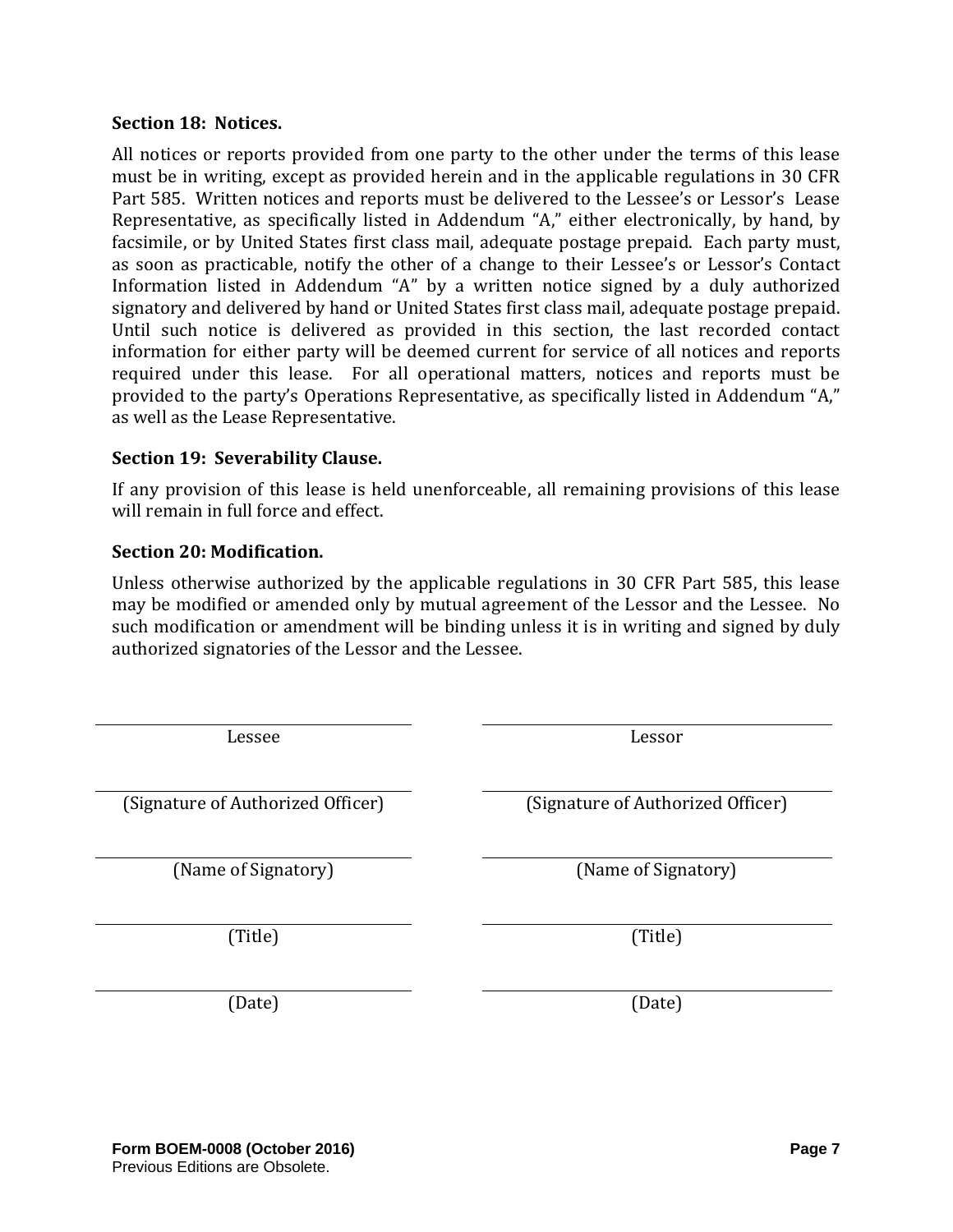### **ADDENDUM "A"**

#### DESCRIPTION OF LEASED AREA AND LEASE ACTIVITIES

Lease Number \_\_\_\_\_\_\_\_\_\_\_\_\_\_\_\_

#### I. Lessor and Lessee Contact Information

 Lessee Company Number: \_\_ \_\_\_\_\_\_\_\_\_\_\_\_\_\_ \_\_\_ 

# (a) Lessor's Contact Information

|         | <b>Lease Representative</b> | <b>Operations Representative</b> |
|---------|-----------------------------|----------------------------------|
| Title   |                             |                                  |
| Address |                             |                                  |
| Phone   |                             |                                  |
| Fax     |                             |                                  |
| Email   |                             |                                  |

#### (b) Lessee's Contact Information

| $\sim$ $\sim$ | <b>Lease Representative</b> | <b>Operations Representative</b> |
|---------------|-----------------------------|----------------------------------|
| Name          |                             |                                  |
| Title         |                             |                                  |
| Address       |                             |                                  |
|               |                             |                                  |
|               |                             |                                  |
| Phone         |                             |                                  |
| Fax           |                             |                                  |
| Email         |                             |                                  |

### II. Description of Leased Area

The total acreage of the leased area is \_\_\_\_\_\_\_\_\_\_\_\_\_\_\_\_\_\_\_\_\_\_\_.

This area is subject to later adjustment, in accordance with applicable regulations (e.g., contraction, relinquishment).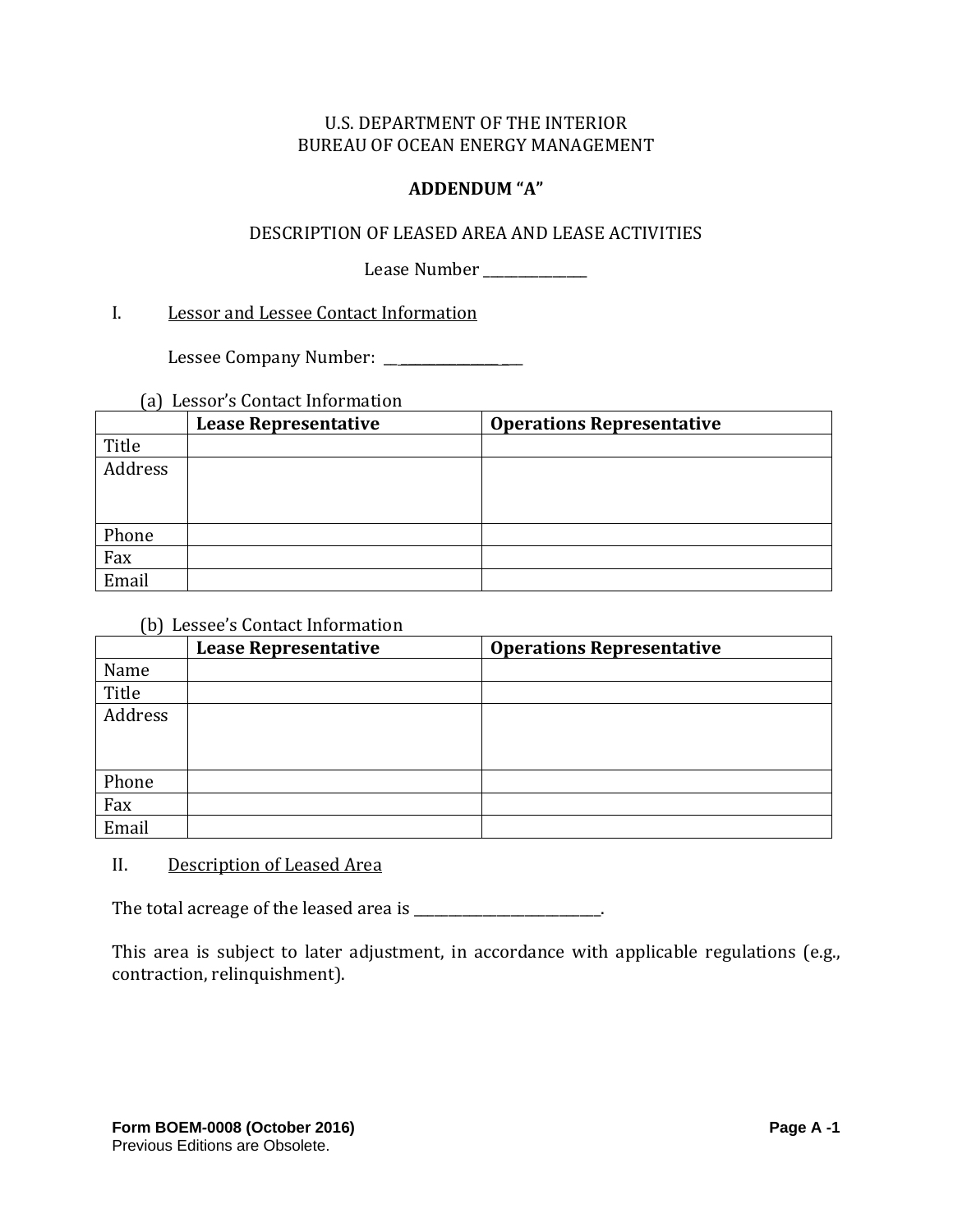The following Blocks or portions of Blocks lying within Official Protraction Diagram  $\frac{1}{2}$  are depicted on the map below and comprise  $\frac{1}{2}$  more or less.

For the purposes of these calculations, a full Block is \_\_\_\_\_\_\_\_\_\_\_\_\_\_\_\_\_\_.

- III. Renewable Energy Resource
- IV. Description of the Project
- V. Description of Project Easement(s)

Once approved, the Lessor will incorporate Lessee's project easement(s) in this lease as ADDENDUM "D."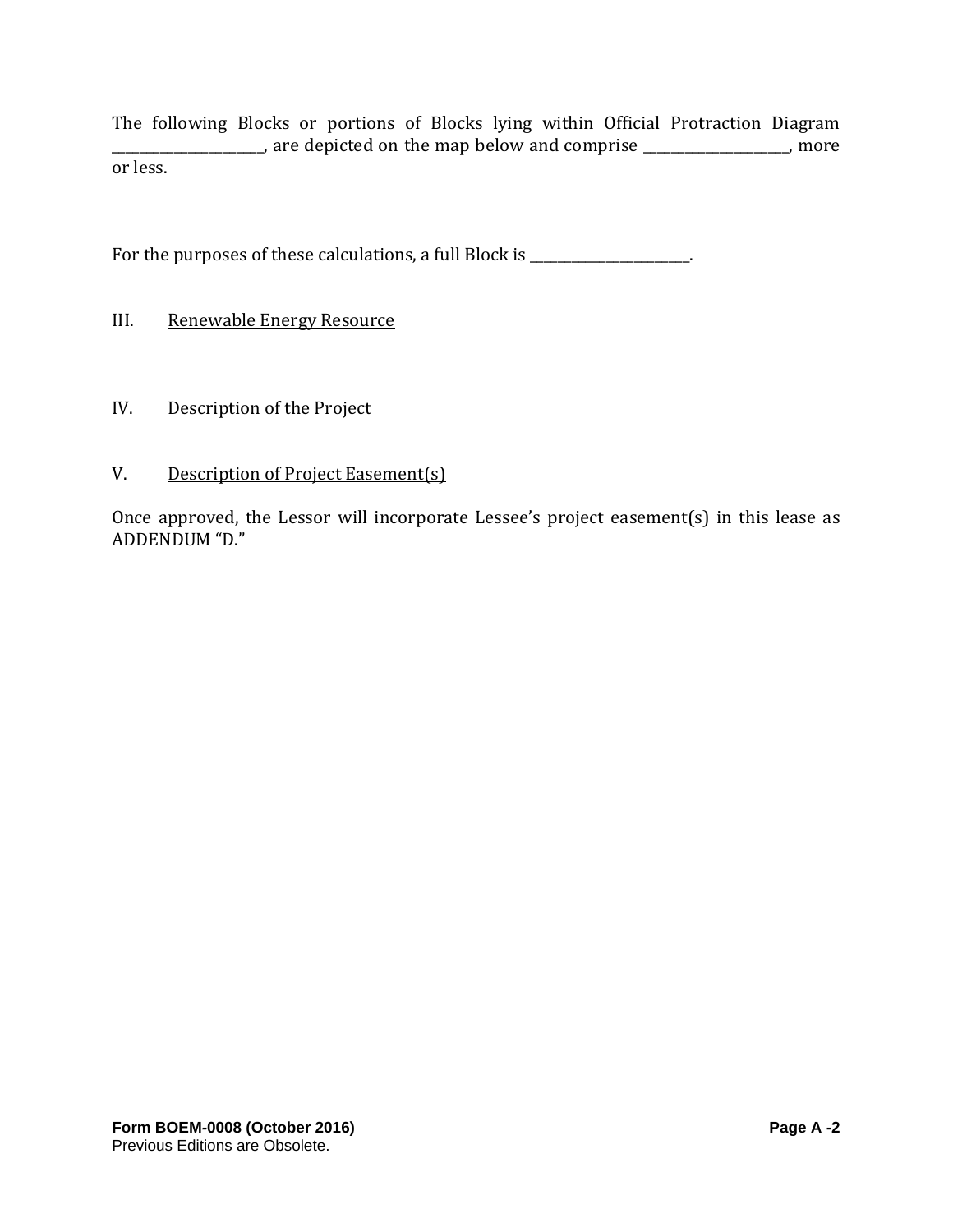#### **ADDENDUM "B"**

#### LEASE TERM AND FINANCIAL SCHEDULE

Lease Number \_\_\_\_\_\_\_\_\_\_\_\_

#### I. Lease Term

The duration of each term of the lease is described below. The terms may be extended or otherwise modified in accordance with applicable regulations in 30 CFR Part 585.

| <b>Lease Term</b>       | <b>Duration</b> |
|-------------------------|-----------------|
| <b>Preliminary Term</b> |                 |
| Site Assessment Term    |                 |
| Operations Term         |                 |

Renewal: The Lessee may request renewal of the operations term of this lease, in accordance with applicable regulations in 30 CFR Part 585. The Lessor, at its discretion, may approve a renewal request to conduct substantially similar activities as were originally authorized under this lease or in an approved plan. The Lessor will not approve a renewal request that involves development of a type of renewable energy not originally authorized in the lease. The Lessor may revise or adjust payment terms of the original lease as a condition of lease renewal.

### II. Definitions

#### III. Payments

Unless otherwise authorized by the Lessor in accordance with the applicable regulations in 30 CFR Part 585, the Lessee must make payments as described below.

### (a) **Rent.** The Lessee must pay rent as described below:

- Acres in Leased Area: \_\_\_\_\_\_\_\_\_\_\_\_
- Annual Rental Rate: \$\_\_\_\_\_\_\_\_\_\_\_\_\_ per acre or fraction thereof
- Rental Fee for Entire Leased Area: \$\_\_\_\_\_\_\_\_\_\_\_\_\_\_\_ x \_\_\_\_\_\_\_\_\_\_\_\_\_\_\_ = \$\_\_\_\_\_\_\_\_\_\_\_\_\_\_\_

### (1) *Project Easement.*

Rent for any project easement(s) is described in ADDENDUM "D".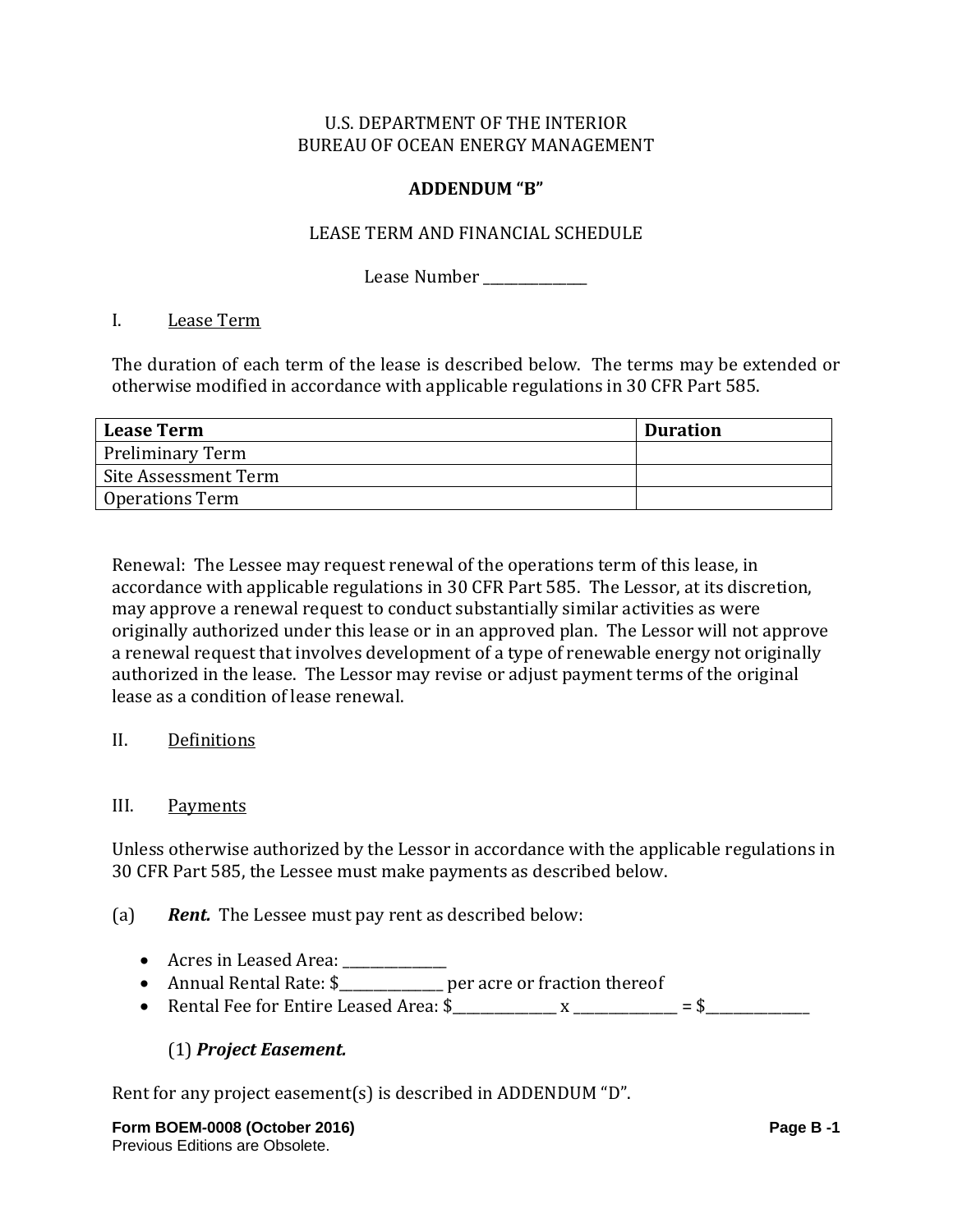# (2) *Relinquishment.*

If the Lessee submits an application for relinquishment of a portion of the leased area within the first 45 calendar days following the date that the lease is received by the Lessee for execution, and the Lessor approves that application, no rent payment will be due on that relinquished portion of the leased area.

- (b) *Operating Fee.* The Lessee must pay an operating fee as described below:
	- (1)**Initial Operating Fee Payment.**
	- (2) **Annual Operating Fee Payments.**
	- (3) **Final Operating Fee Payment.**
	- (4) **The formula for calculating the operating fee in year** *t***.**

### (c) *Reporting, Validation, Audits, and Late Payments***.**

#### IV. Financial Assurance

The Lessor will base the determination for the amounts of all SAP, COP, and decommissioning financial assurance requirements on estimates of the cost to meet all accrued lease obligations. The Lessor determines the amount of supplemental and decommissioning financial assurance requirements on a case-by-case basis. The amount of financial assurance required to meet all lease obligations includes:

- The projected amount of rent and other payments due the Lessor over the next 12 months;
- Any past due rent and other payments;
- Other monetary obligations (e.g., fines, liens); and
- The estimated cost of facility decommissioning.

### (a) **Initial Financial Assurance Due Prior to Lease Issuance Date.**

- (b) **Additional Financial Assurance.**
- (c) **Adjustments to Financial Assurance Amounts.** The Lessor reserves the right to adjust the amount of any financial assurance requirement (initial, supplemental, or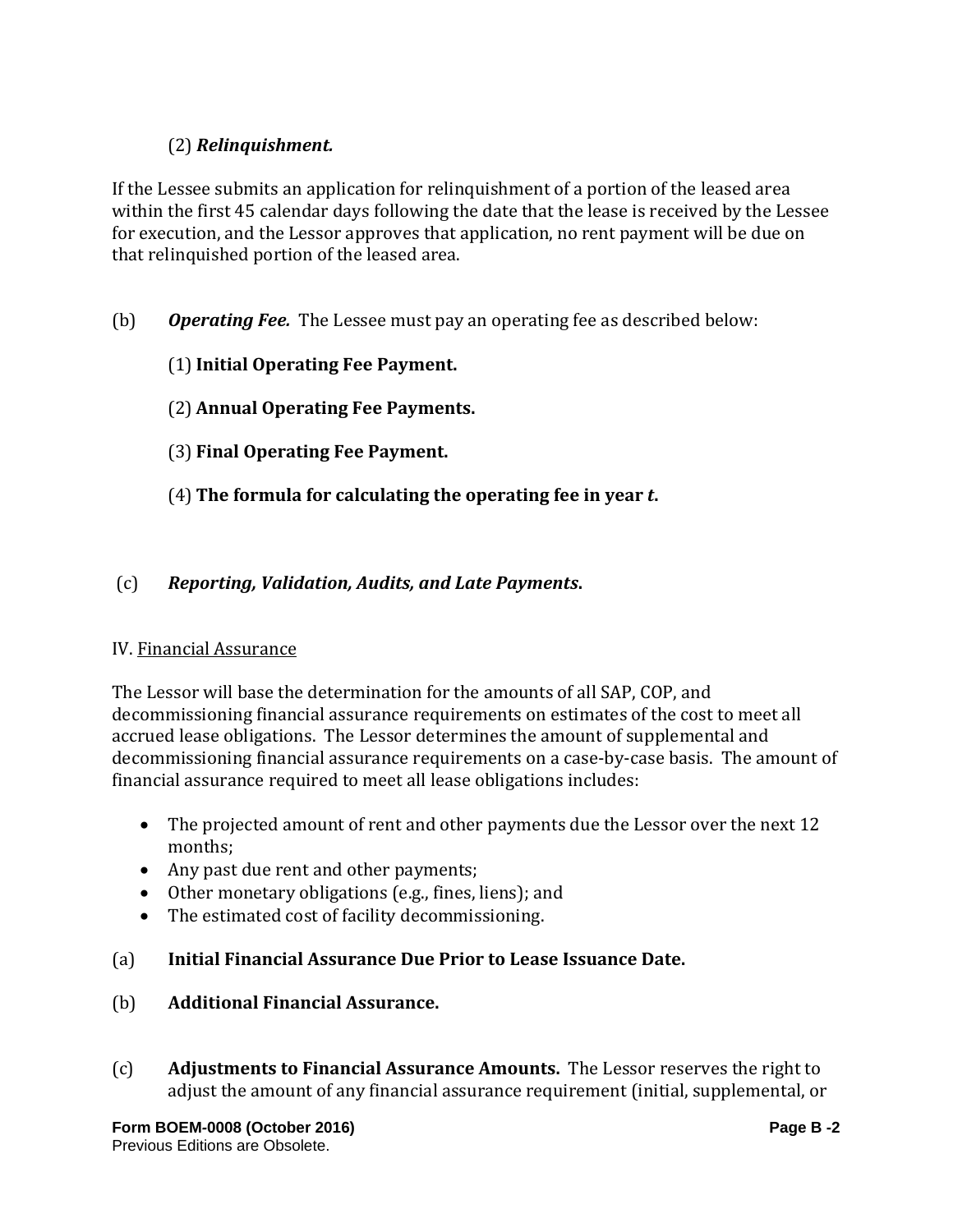decommissioning) associated with this lease and/or reassess the Lessee's cumulative lease obligations, including decommissioning obligations, at any time. If the Lessee's cumulative lease obligations and/or liabilities increase or decrease, the Lessor will notify the Lessee of any intended adjustment to the financial assurance requirements and provide the Lessee an opportunity to comment in accordance with applicable BOEM regulations.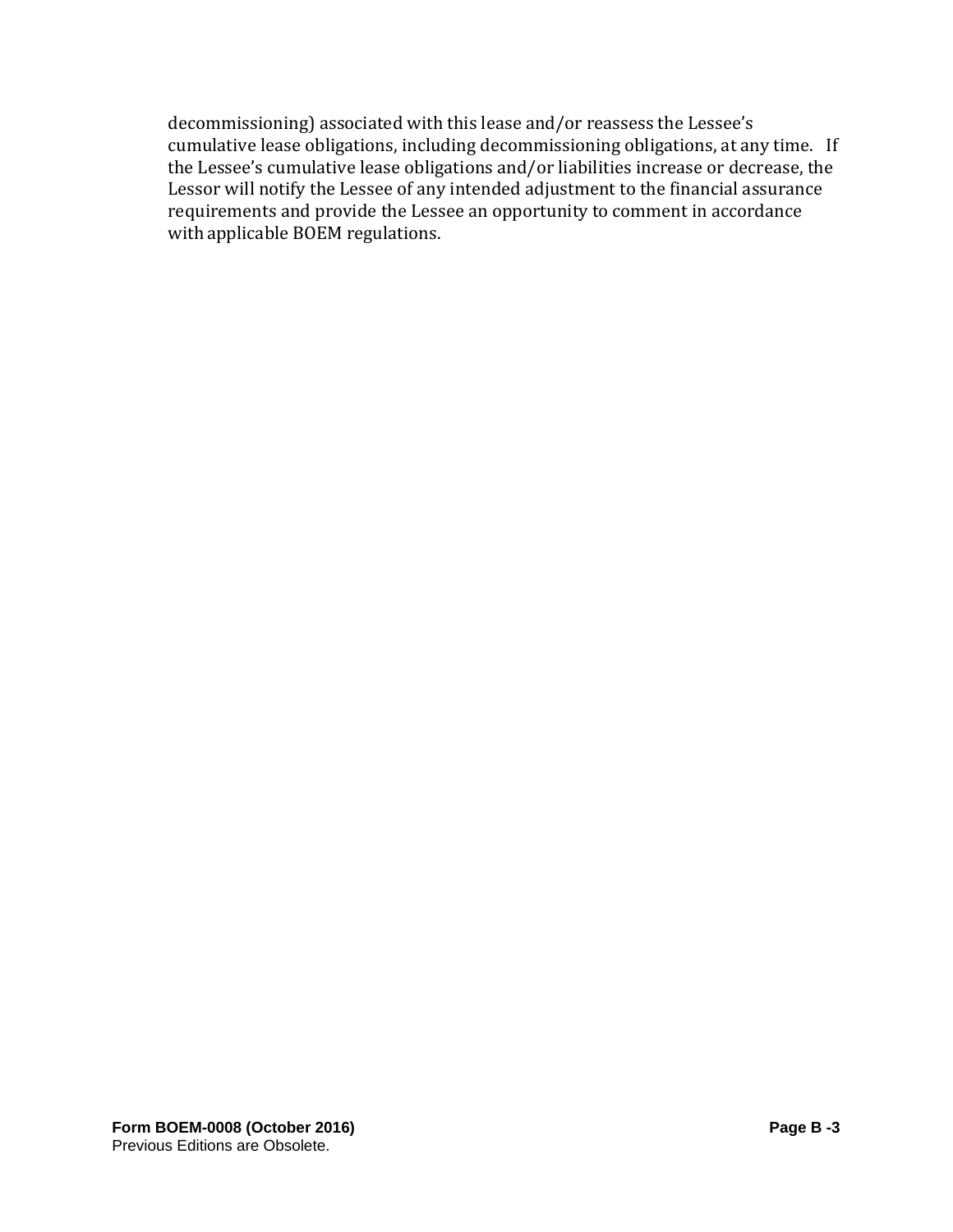### **ADDENDUM "C"**

#### LEASE-SPECIFIC TERMS, CONDITIONS, AND STIPULATIONS

Lease Number

The Lessee's rights to conduct activities on the leased area are subject to the following terms, conditions, and stipulations. The Lessor reserves the right to impose additional terms and conditions incident to the future approval or approval with modifications of plans, such as a Site Assessment Plan (SAP) or Construction and Operations Plan (COP).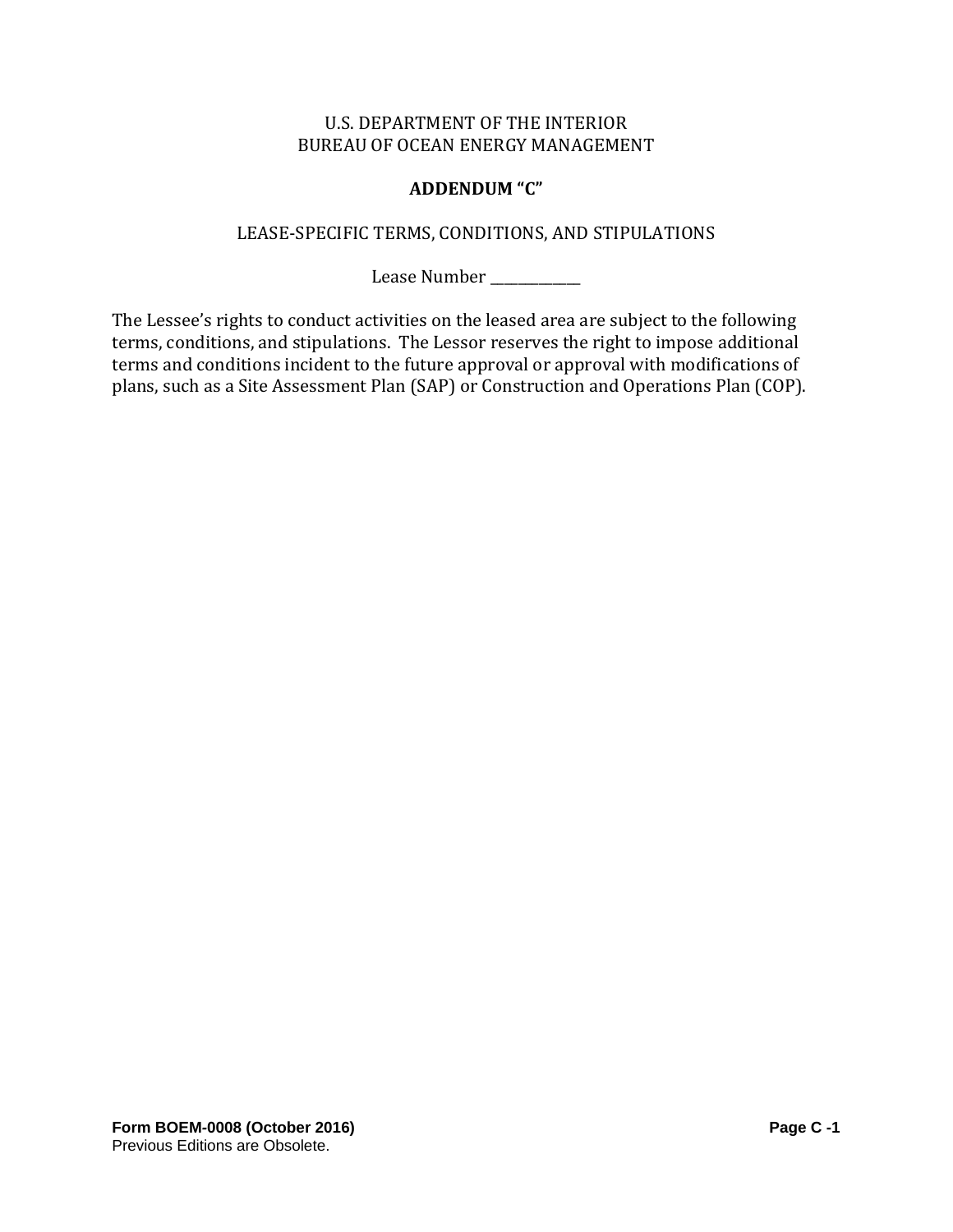## **ADDENDUM "D"**

# PROJECT EASEMENT(S)

Lease Number

This section includes a description of the Project Easement(s), if any, associated with this lease, and the financial terms associated with any such Project Easement(s).